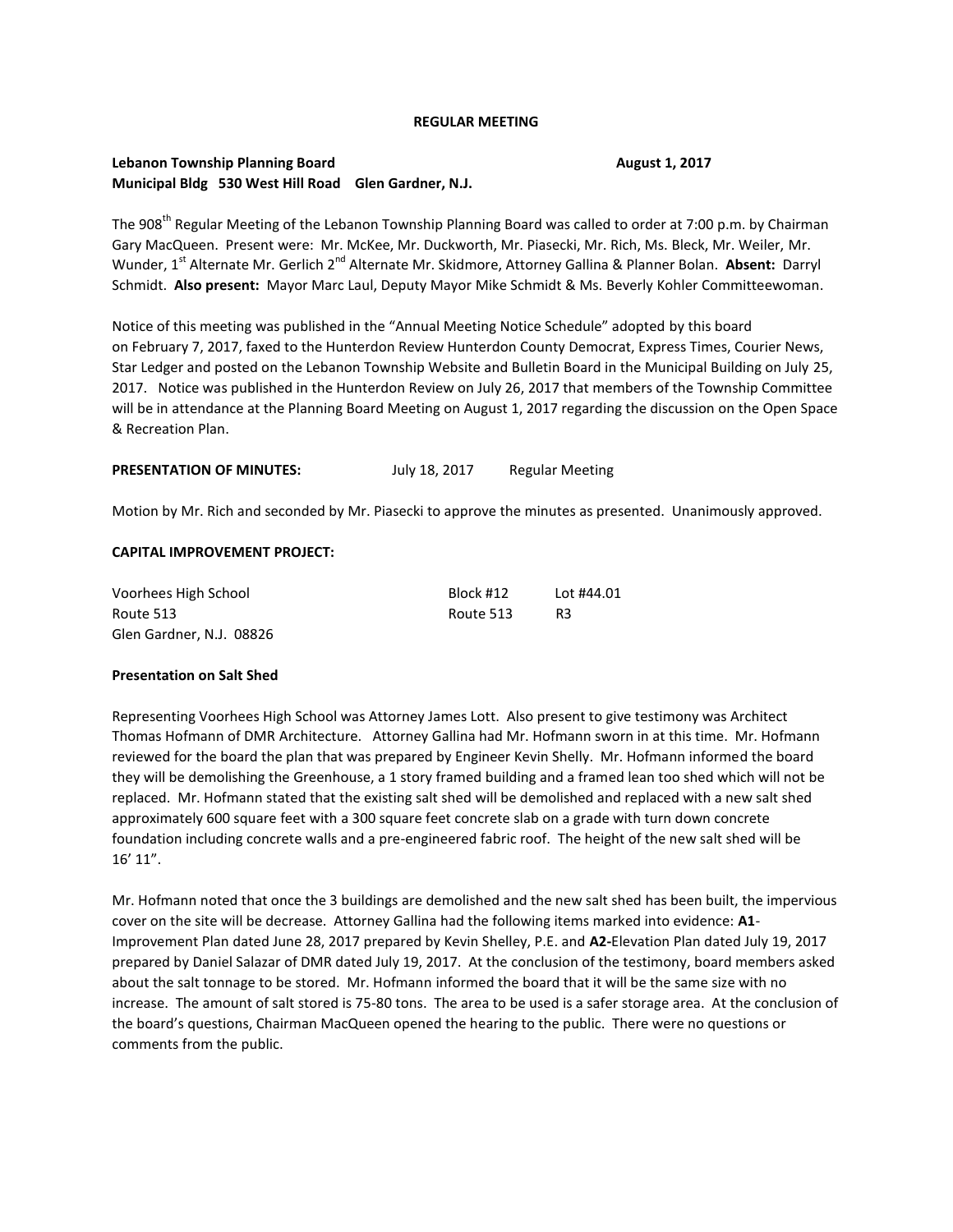## **Lebanon Township Planning Board August 1, 2017 Page 2**

The board thanked the Mr. Hofmann for his presentation. Attorney Gallina will prepare the resolution to be adopted at the next Planning Board Meeting on September 19, 2017.

#### **DISCUSSION ITEMS:**

#### **Presentation on the OSRP** - Planner Bolan

In referring to his memo dated July 25, 2017 Planner Bolan stated the first task in the development of the OSRP is to put together a list of goals and policies which was done for the Board and Committee to review and prioritize. Planner Bolan noted that the prior OSRP is still valid with the same goals and objectives. Planner Bolan stated that he did a little tweaking on the language but overall everything stayed the same. Planner Bolan noted on page 2 of his report the 4<sup>th</sup> bullet from the bottom, change the word children to residents. Chairman MacQueen opened the discussion up to the board for comments. Mr. Skidmore noted that the only reference to the rural character was regarding open space. Mr. Skidmore said there should be reference to agriculture and farming in the township and a history of being an agricultural community. Mr. Skidmore said he would like to see in this plan that we support agriculture & farming in the Township. Planner Bolan said we have a farmland preservation plan. Mr. Skidmore said this is a big part of our open space. Mr. Wunder said he would like to see an end-game plan for the future. Mr. Wunder said we have been acquiring a lot of land, we have a State Park & our own Township Park along with many other areas that are preserved. Mr. Weiler said he agrees with Brian along with the importance of agriculture and farms in the Township. Ms. Bleck said she is glad we have the vision to establish all these guidelines and open enough to have flexibility and also to protect groundwater resources. Mr. Rich said he agrees with all the comments that have been made, it's a good list and likes the idea of adding the agricultural heritage and that we are looking at long term and short term regarding funding. Mr. Piasecki also agrees with what has been said and asked Planner Bolan about the farmland preservation plan. Mr. Gerlich agrees and said it is a good outline. We are a rural agricultural community, but as new families come into the Township it is also important to see what the needs are of the residents as new ones come into the Township. Mr. Duckworth said he agrees with the comments that have been made. Mr. Duckworth referred to Planner Bolan's memo, page 2 the third bullet, Mr. Duckworth would like to see added to "Support & Partner with State, County and Non-profit Open Space Program" the Township partner with neighboring municipalities in the region. Mr. McKee said he agreed with most of the comments and agree with the comments made by Mr. Skidmore. Mr. McKee said it is a good outline and a good piece work.

Ms. Bleck added that the Township is 32 square miles. We are not like our neighboring Towns, our Park is our main street, our gathering place. If we talk about continuing our history, our park and all of its history and keeping us together as neighbors considering our Township is so spread out. It is important that we have a gathering place. Chairman MacQueen said he agrees with Ms. Bleck, our park is the center of our community with all it has to offer. It is surrounded by the Municipal complex, the Fire Department and the Woodglen School. Chairman MacQueen said there have been a lot of good comments and Planner Bolan did a very good job. Planner Bolan said he will add in all the comments that were made this evening. Mr. Gerlich referred to all the lands that have been preserved and how most of them have been connected to one another, for walking trails etc. We have a lot of parkland and it is good to keep them all connected. At this time, Chairman MacQueen asked if there were any comments from the public. There were none.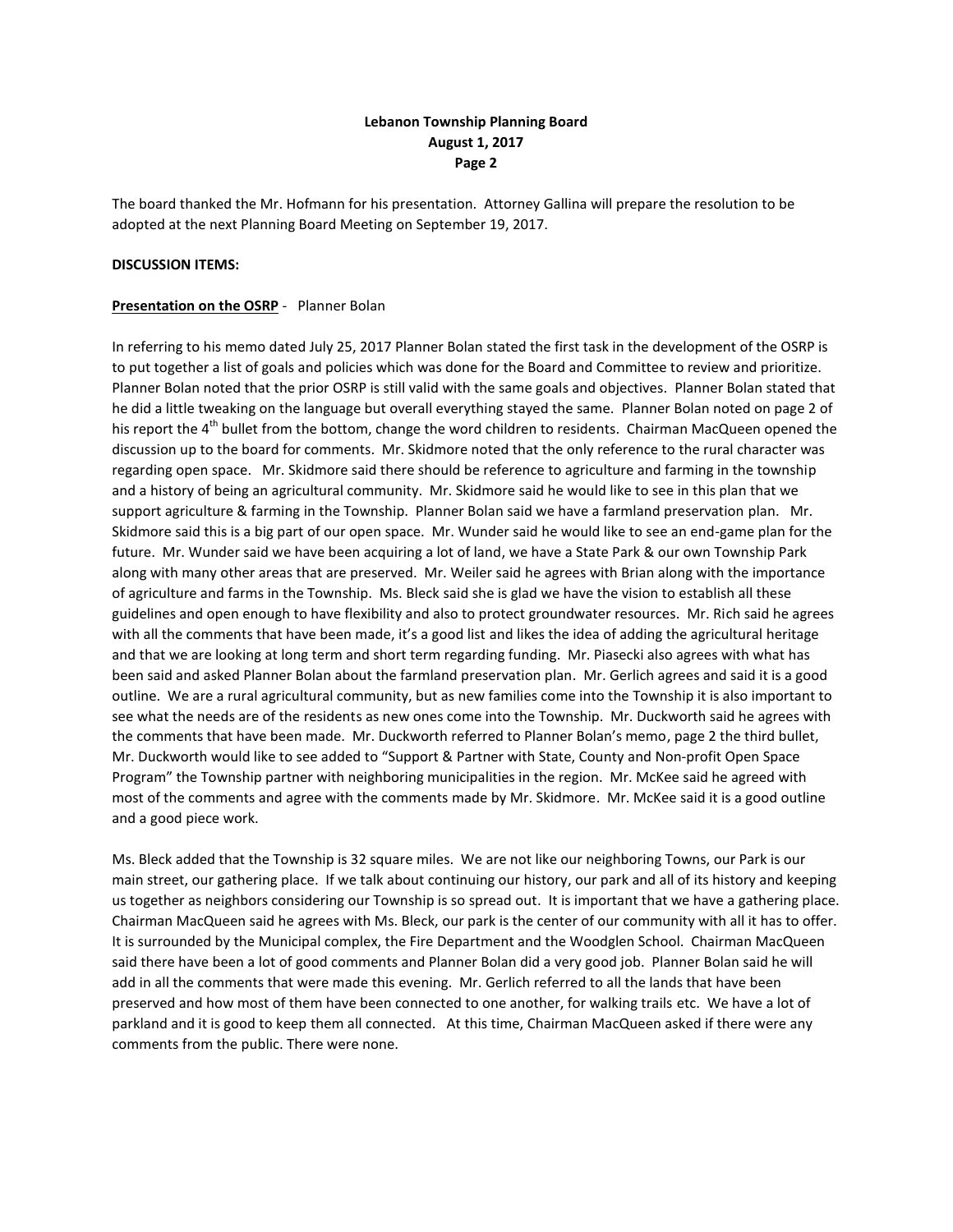# **Lebanon Township Planning Board August 1, 2017 Page 3**

Deputy Mayor Schmidt said he fully supports the agricultural point. Deputy Mayor Schmidt stated he didn't know if the board was fully up to date on the Pelio/Teetertown/Point Mountain link project. Mr. Schmidt said the Township applied to the County for a \$750,000.00 grant and the NJ Conservation Foundation applied for a \$250,000.00 non-profit grant and the Township was awarded both grants. The County has 1.8 million dollars to spread over 8-9 projects. The purchase price for the Pelio property will be around 2 million dollars for 244 acres. When the Township Committee was at the Planning Board meeting recently it was to discuss getting a Green Acres grant which has been approved for \$500,000.00. We are looking to get around \$200,000.00 from Hunterdon Land Trust. The NJ Conservation Foundation is applying for grants for the balance of the money. The Foundation is under an option agreement with the Pelio family. Deputy Mayor Schmidt said the Township is looking in about a year to have all this settled. Deputy Mayor Schmidt said the 244 acres which consist of 4-5 lots has about 100 acres are in farm assessment. Hunterdon County would own the majority of the property and maintain it also would lease it to farmers in order to keep in in farm assessment. Mr. Schmidt said he would like to see it stay in farming. The board agreed with the acquisition and congratulated the Committee on a job well done.

Chairman MacQueen asked Planner Bolan what is the next step. Planner Bolan by the next Planning Board meeting on September 19th he will have the mapping done along with Open Space & Recreation Plan for review. Then at the October Meeting OSRP we will finalized it. Then at the December 5<sup>th</sup> Meeting the Planning Board will have their Public Hearing.

### **Affordable Housing Update** – Planner Bolan

Planner Bolan informed the board that at this time, everyone is waiting on a decision from the Mercer County Judge.

Chairman MacQueen brought up item regarding amending an ordinance. Last Wednesday evening the Zoning Board had before them an Appeal and we ran into an issue which we thought had been resolved several years ago. Chairman MacQueen reviewed what had happened several years ago when someone had come to the board. Attorney Gallina explained the legal aspect. Last week the applicant appealed the decision by the Zoning Officer. The house is pre-existing non-conforming and encroaches in the front yard and side yard. Changing the roof line to a peak roof will not encroach into the side yard or front yard on the existing house. The back portion of the house has a flat roof and the applicant is looking to put a peak roof on the back portion and have an area for storage, not to create a living area. The board reversed the decision by the Zoning Officer. Attorney Gallina said the position that the board took was that it was going to be a conforming roof with no living space. The Zoning Board felt that if you are just putting on a conforming roof and not expanding floor area, it should not have to get a variance. At this time the board and Township Committee discussed the issue at hand. It was decided to have Attorney Gallina and Planner Bolan draft a amendment to the ordinance for the next Planning Board Meeting on September 19, 2017.

### **PRESENTATION OF BILLS:**

a. John Gallina, Esq.  $$300.00 -$  Attend PB Meeting/July 18, 2017

Motion by Mr. Gerlich and seconded by Mr. Wunder to approve the bill from Attorney Gallina. Unanimously approved.